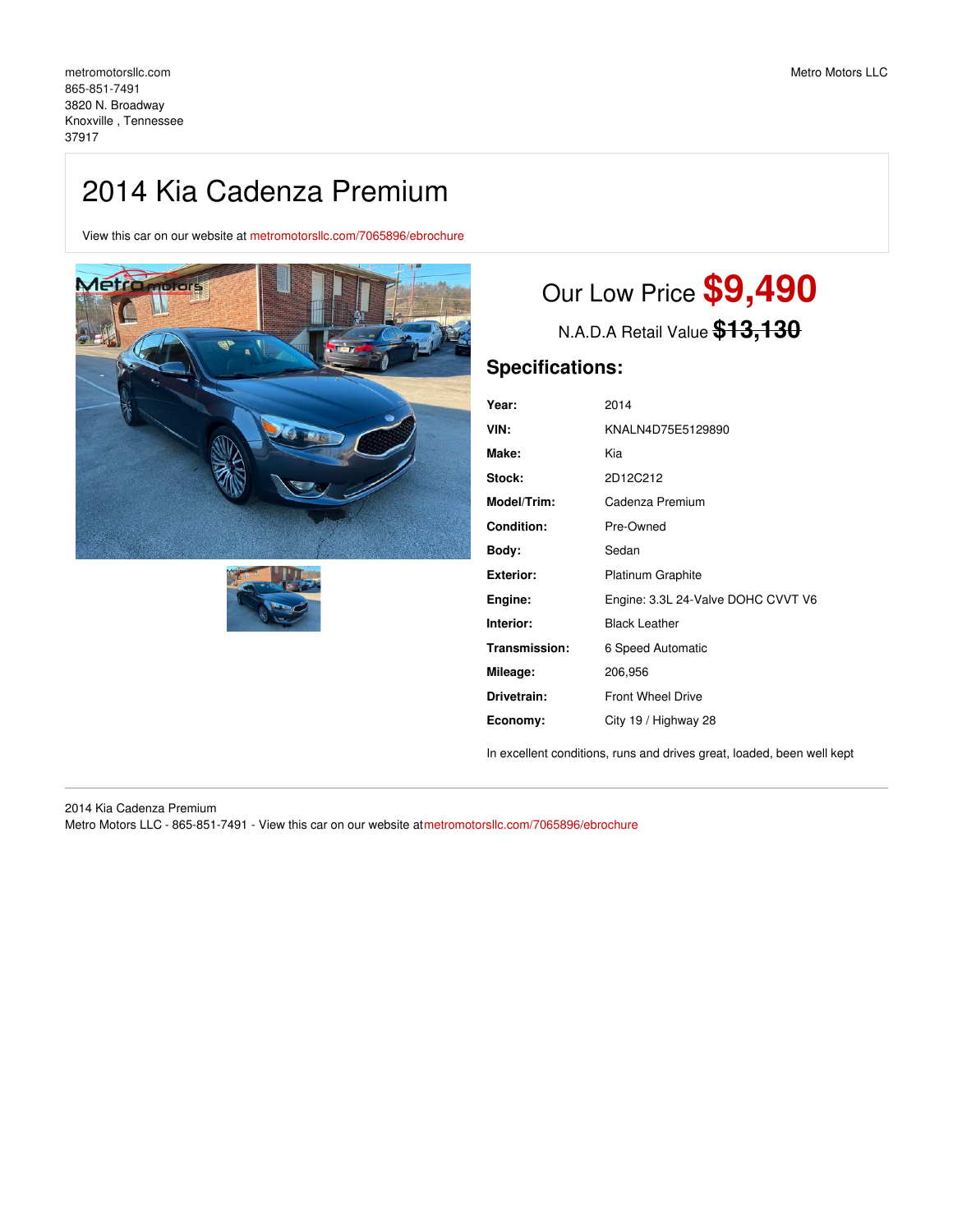

#### 2014 Kia Cadenza Premium

Metro Motors LLC - 865-851-7491 - View this car on our website at[metromotorsllc.com/7065896/ebrochure](https://metromotorsllc.com/vehicle/7065896/2014-kia-cadenza-premium-knoxville-tennessee-37917/7065896/ebrochure)

## **Installed Options**

#### **Interior**

- 2 12V DC Power Outlets- 2 Seatback Storage Pockets- Air Filtration
- Analog Appearance- Bench Front Facing Rear Seat Cargo Space Lights
- Carpet Floor Trim, Carpet Trunk Lid/Rear Cargo Door Trim and Carpet Mat Compass
- Cruise Control w/Steering Wheel Controls- Day-Night Auto-Dimming Rearview Mirror
- Delayed Accessory Power- Driver / Passenger And Rear Door Bins
- Driver And Passenger Heated-Cushion, Driver And Passenger Heated-Seatback
- Driver And Passenger Visor Vanity Mirrors w/Driver And Passenger Illumination
- Driver Foot Rest- Driver Seat- Dual Zone Front Automatic Air Conditioning
- Engine Immobilizer- FOB Controls -inc: Cargo Access- Fade-To-Off Interior Lighting
- Front And Rear Map Lights
- Front Bucket Seats -inc: power 10-way driver seat w/power lumbar and 4-way power front passenger seat
- Front Center Armrest and Rear Center Armrest w/Pass-Thru- Front Cupholder
- Full Carpet Floor Covering -inc: Carpet Front And Rear Floor Mats Full Cloth Headliner
- Full Floor Console w/Covered Storage, Mini Overhead Console w/Storage and 2 12V DC Power Outlets
- Gauges -inc: Speedometer, Odometer, Engine Coolant Temp, Tachometer, Trip Odometer and Trip Computer
- HVAC -inc: Underseat Ducts and Console Ducts HomeLink Garage Door Transmitter
- Illuminated Locking Glove Box
- Interior Trim -inc: Simulated Wood Instrument Panel Insert, Simulated Wood Door Panel Insert, Simulated Wood Console Insert and Chrome/Metal-Look Interior Accents
- Leather Seat Trim- Leather/Simulated Wood Gear Shifter Material
- Leather/Simulated Wood Steering Wheel- Leatherette Door Trim Insert
- Manual Tilt/Telescoping Steering Column
- Manual w/Tilt Front Head Restraints and Manual Adjustable Rear Head Restraints
- Outside Temp Gauge- Passenger Seat- Perimeter Alarm
- Power 1st Row Windows w/Driver And Passenger 1-Touch Up/Down
- Power Door Locks w/Autolock Feature- Power Rear Windows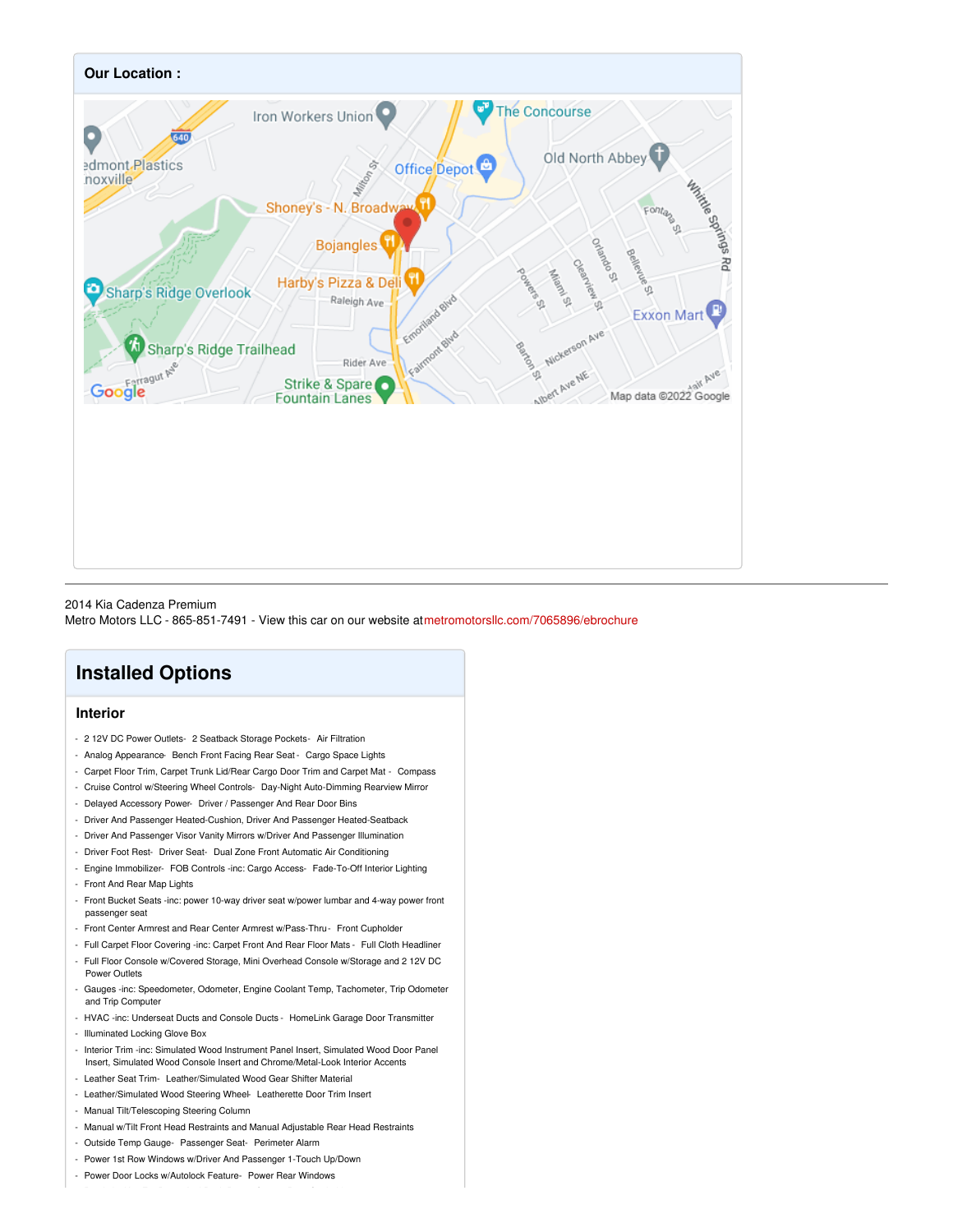- Proximity Key For Doors And Push Button Start Rear Cupholder
- Remote Keyless Entry w/Integrated Key Transmitter, 2 Door Curb/Courtesy, Illuminated Entry, Illuminated Ignition Switch and Panic Button
- Remote Releases -Inc: Power Cargo Access and Power Fuel- Smart Device Integration - Trip Computer- Valet Function

#### **Exterior**

- Body-Colored Bodyside Moldings and Chrome Bodyside Insert
- Body-Colored Front Bumper w/Chrome Rub Strip/Fascia Accent
- Body-Colored Power Heated Side Mirrors w/Power Folding and Turn Signal Indicator
- Body-Colored Rear Bumper w/Chrome Bumper Insert- Chrome Door Handles
- Chrome Side Windows Trim- Clearcoat Paint
- Compact Spare Tire Mounted Inside Under Cargo- Fixed Rear Window w/Defroster
- Front Fog Lamps- Front Windshield -inc: Sun Visor Strip- Fully Galvanized Steel Panels
- LED Brakelights- Light Tinted Glass- Perimeter/Approach Lights
- Rain Detecting Variable Intermittent Wipers- Steel Spare Wheel- Tires: P245/45R18
- Trunk Rear Cargo Access- Wheels: 18" x 7.5" Alloy- Black Grille w/Chrome Surround
- Auto On/Off Projector Beam Halogen Daytime Running Auto-Leveling Headlamps w/Delay-Off

#### **Safety**

- 2 12V DC Power Outlets- 2 Seatback Storage Pockets- Air Filtration
- Analog Appearance- Bench Front Facing Rear Seat Cargo Space Lights
- Carpet Floor Trim, Carpet Trunk Lid/Rear Cargo Door Trim and Carpet Mat Compass
- Cruise Control w/Steering Wheel Controls- Day-Night Auto-Dimming Rearview Mirror
- Delayed Accessory Power- Driver / Passenger And Rear Door Bins
- Driver And Passenger Heated-Cushion, Driver And Passenger Heated-Seatback
- Driver And Passenger Visor Vanity Mirrors w/Driver And Passenger Illumination
- Driver Foot Rest- Driver Seat- Dual Zone Front Automatic Air Conditioning
- Engine Immobilizer- FOB Controls -inc: Cargo Access- Fade-To-Off Interior Lighting
- Front And Rear Map Lights
- Front Bucket Seats -inc: power 10-way driver seat w/power lumbar and 4-way power front passenger seat
- Front Center Armrest and Rear Center Armrest w/Pass-Thru- Front Cupholder
- Full Carpet Floor Covering -inc: Carpet Front And Rear Floor Mats Full Cloth Headliner
- Full Floor Console w/Covered Storage, Mini Overhead Console w/Storage and 2 12V DC Power Outlets
- Gauges -inc: Speedometer, Odometer, Engine Coolant Temp, Tachometer, Trip Odometer and Trip Computer
- HVAC -inc: Underseat Ducts and Console Ducts HomeLink Garage Door Transmitter
- Illuminated Locking Glove Box
- Interior Trim -inc: Simulated Wood Instrument Panel Insert, Simulated Wood Door Panel Insert, Simulated Wood Console Insert and Chrome/Metal-Look Interior Accents
- Leather Seat Trim- Leather/Simulated Wood Gear Shifter Material
- Leather/Simulated Wood Steering Wheel- Leatherette Door Trim Insert
- Manual Tilt/Telescoping Steering Column
- Manual w/Tilt Front Head Restraints and Manual Adjustable Rear Head Restraints
- Outside Temp Gauge- Passenger Seat- Perimeter Alarm
- Power 1st Row Windows w/Driver And Passenger 1-Touch Up/Down
- Power Door Locks w/Autolock Feature- Power Rear Windows
- Proximity Key For Doors And Push Button Start Rear Cupholder
- Remote Keyless Entry w/Integrated Key Transmitter, 2 Door Curb/Courtesy, Illuminated Entry, Illuminated Ignition Switch and Panic Button
- Remote Releases -Inc: Power Cargo Access and Power Fuel- Smart Device Integration
- Trip Computer- Valet Function

#### **Mechanical**

- 18.5 Gal. Fuel Tank- 3.04 Axle Ratio
- 4-Wheel Disc Brakes w/4-Wheel ABS, Front Vented Discs, Brake Assist and Hill Hold Control
- 80-Amp/Hr 660CCA Maintenance-Free Battery w/Run Down Protection
- Electric Power-Assist Speed-Sensing Steering- Engine: 3.3L 24-Valve DOHC CVVT V6
- Front And Rear Anti-Roll Bars- Front-Wheel Drive- Gas-Pressurized Shock Absorbers
- Multi-Link Rear Suspension w/Coil Springs
- Quasi-Dual Stainless Steel Exhaust w/Chrome Tailpipe Finisher
- Strut Front Suspension w/Coil Springs- Transmission w/Driver Selectable Mode
- Transmission: 6-Speed Automatic w/Sportmatic -inc: steering wheel mounted paddle shifters

### **Option Packages**